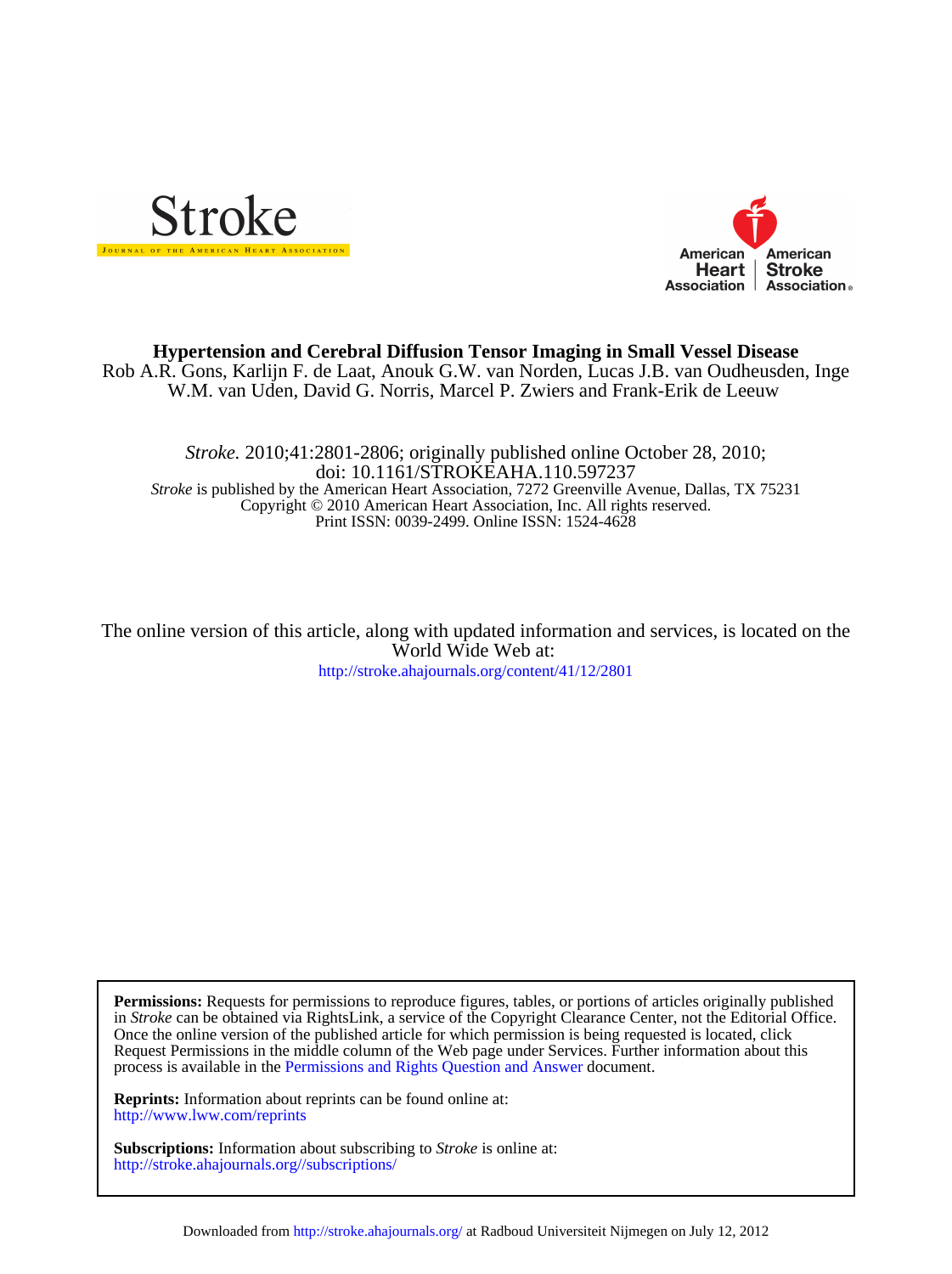# **Hypertension and Cerebral Diffusion Tensor Imaging in Small Vessel Disease**

Rob A.R. Gons, MD; Karlijn F. de Laat, MD; Anouk G.W. van Norden, MD; Lucas J.B. van Oudheusden, MD; Inge W.M. van Uden, MD; David G. Norris, PhD; Marcel P. Zwiers, PhD; Frank-Erik de Leeuw, MD, PhD

- *Background and Purpose*—Hypertension is a risk factor for cerebral small vessel disease, which includes white matter lesions (WML) and lacunar infarcts. These lesions are frequently observed on MRI scans of elderly people and play a role in cognitive decline. Preferably, one would like to evaluate the effect of hypertension before fluid-attenuated inversion recovery visible macrostructural lesions occur, possibly by investigating its effect on the microstructural integrity of the white matter. Diffusion tensor imaging provides measures of structural integrity.
- *Methods*—In 503 patients with small vessel disease, aged between 50 and 85 years, we cross-sectionally studied the relation between blood pressure, hypertension, and hypertension treatment status and diffusion tensor imaging parameters in both normal-appearing white matter (NAWM) and WMLs. All of the subjects underwent 1.5-T MRI and diffusion tensor imaging scanning. Fractional anisotropy and mean diffusivity were calculated in both NAWM and WMLs.
- *Results*—Increased blood pressure and hypertension were significantly related to lower fractional anisotropy in both NAWM and WMLs and to higher mean diffusivity in WMLs. For hypertensives, odds ratios for the risk of impaired microstructural integrity (fractional anisotropy) were 3.1 (95% CI: 1.8 to 5.7) and 2.1 (95% CI: 1.2 to 3.5) in NAWM and WMLs, respectively, compared with normotensives. Fractional anisotropy odds ratios for treated uncontrolled subjects were 6.5 (95% CI: 3.3 to 12.7) and 2.7 (95% CI: 1.5 to 5.1) in NAWM and WMLs, respectively, compared with normotensives.
- *Conclusions*—Our data show that diffusion tensor imaging may be an appropriate tool to monitor the effect of blood pressure and the response to treatment on white matter integrity, probably even before the development of WMLs on fluid-attenuated inversion recovery. **(***Stroke***. 2010;41:2801-2806.)**

**Key Words:** hypertension ■ blood pressure ■ diffusion tensor imaging ■ cerebral small vessel disease white matter

Cerebral small vessel disease (SVD) is radiologically<br>characterized by the presence of lacunar infarcts and white matter lesions (WMLs).<sup>1</sup> These are common findings on cerebral MRI scans of both participants from populationbased studies and cognitively impaired elderly patients.2 WMLs are presumably caused by vascular risk factors, especially hypertension.<sup>3</sup> They are related to gait disturbances,<sup>4</sup> cognitive decline, and, ultimately, to dementia in some.<sup>5</sup> However, not all individuals with an apparent identical degree of WMLs on conventional imaging experience the same level of cognitive impairment or have the same risk for dementia.6 One explanation might be that identical-appearing WMLs on conventional fluid-attenuated inversion recovery (FLAIR) differ in underlying pathology. Another is that the normal-appearing white matter (NAWM) on conventional imaging has undergone structural

changes, for example, under the influence of the same vascular risk factors known to be related to WMLs that are beyond the detection limit of FLAIR imaging. There is some pathological proof for both of these explanations.7,8 However, in vivo assessment of the microstructural integrity of the cerebral white matter has only become available recently with the introduction of diffusion tensor imaging (DTI).

DTI provides quantitative information about the structural integrity of the white matter.9,10 This technique is based on the principle of molecular diffusion of water and provides, among others, 2 parameters, fractional anisotropy (FA) and mean diffusivity (MD). FA reflects the directionality of diffusion, whereas MD reflects the degree of diffusivity. FA decreases and MD increases are typical indications of impaired structural integrity.11

*Stroke* **is available at http://stroke.ahajournals.org DOI: 10.1161/STROKEAHA.110.597237**

Downloaded from<http://stroke.ahajournals.org/>280**2** adboud Universiteit Nijmegen on July 12, 2012

Received July 16, 2010; accepted August 11, 2010.

From the Departments of Neurology (R.A.R.G., K.F.d.L., A.G.W.v.N., L.J.B.v.O., I.W.M.U., F.-E.d.L.) and Psychiatry (M.P.Z.), Center for Neuroscience, Donders Institute for Brain, Cognition, and Behaviour, Radboud University Nijmegen Medical Center, Nijmegen, The Netherlands; Donders Institute for Brain, Cognition, and Behaviour (D.G.N., M.P.Z.), Center for Cognitive Neuroimaging, Radboud University Nijmegen, Nijmegen, The Netherlands.

Correspondence to Frank-Erik de Leeuw, Donders Institute for Brain, Cognition, and Behaviour, Center for Neuroscience, Department of Neurology, Radboud University Nijmegen Medical Center, PO Box 9101, 6500 HB Nijmegen, The Netherlands. E-mail<H.deLeeuw@neuro.umcn.nl> © 2010 American Heart Association, Inc.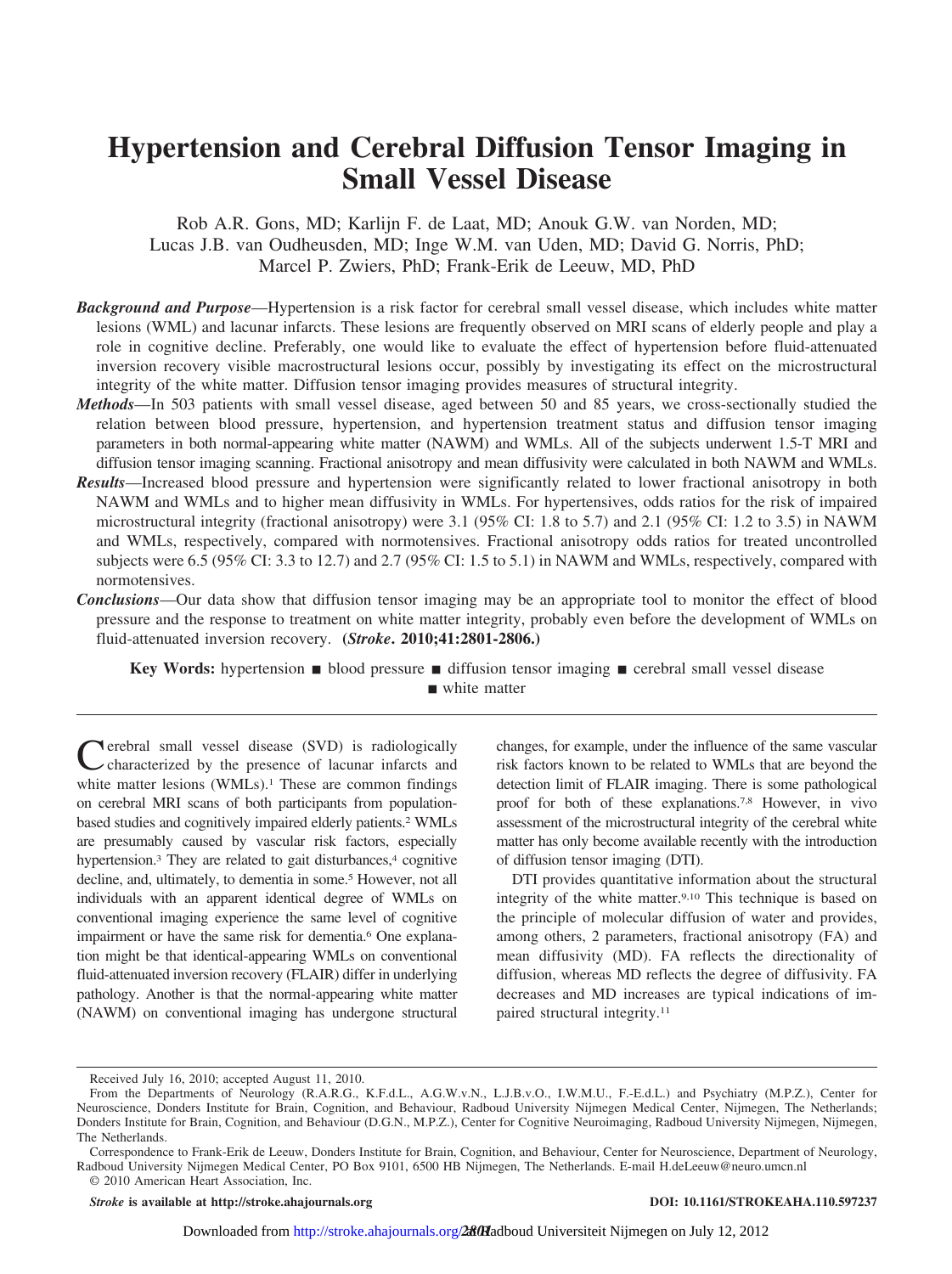Although hypertension is the preeminent risk factor for SVD, little is known of its effect on the microstructural integrity of the white matter. A small study including 30 elderly (range of age: 60 to 70 years) hypertensive subjects without WMLs on conventional MRI showed no significant differences with respect to the FA in several brain structures, apart from the optic radiation, compared with healthy (range of age: 60 to 76 years) controls.<sup>12</sup> Nitkunan et al<sup>13</sup> found an increase in MD and corresponding decrease in FA in both NAWM and white matter hyperintensities in the centrum semiovale, from normotension, through hypertension to symptomatic cerebral SVD in 134 subjects. Recently, Maclullich et al14 found a positive and significant correlation between systolic blood pressure and MD in 6 regions of interest in NAWM.

Hypertension is an established risk factor for the development of WML. Adequate blood pressure–lowering treatment has been found to be related to a reduced risk of WMLs and their progression in longitudinal studies.15,16 To date, it is unknown whether similar effects of hypertension treatment on the microstructural integrity of both NAWM and WMLs exist.

We, therefore, hypothesized that blood pressure and hypertension would be negatively related to the microstructural integrity of both NAWM and WMLs and that proper treatment would be positively related to a higher degree of microstructural integrity than those with uncontrolled hypertension, despite blood pressure–lowering treatment. We, therefore, investigated the effect of blood pressure and its treatment status on the microstructural integrity in both NAWM and WMLs among 503 otherwise healthy, independently living elderly subjects with SVD.

#### **Patients and Methods**

The Radboud University Nijmegen Diffusion Tensor and MRI Cohort Study was designed to investigate risk factors and cognitive, motor, and mood consequences of brain changes during aging as assessed by (among other techniques) DTI and conventional structural MRI among nondemented elderly with cerebral SVD.

In 2006, consecutive patients from the department of neurology of our hospital who had undergone neuroimaging between October 2002 and November 2006 were selected for possible participation in the study. Inclusion criteria were as follows: (1) age between 50 and 85 years; (2) cerebral SVD on neuroimaging; and (3) acute  $(n=219)$ or subacute  $(n=284)$  clinical symptoms of SVD. Patients who were eligible because of a lacunar syndrome were included only  $>6$ months after the event to avoid acute effects on the outcomes. Exclusion criteria were as follows: (1) dementia according to the international diagnostic criteria17–19; (2) Parkinson(ism) according to the international diagnostic criteria; (3) life expectancy of  $\leq 6$ months; (4) intracranial space occupying lesion; (5) (psychiatric) disease interfering with cognitive testing or follow-up; (6) recent or current use of acetylcholine-esterase inhibitors, neuroleptic agents, L-dopa or dopa-a(nta)gonists; (7) WML mimics (eg, multiple sclerosis and irradiation induced gliosis); (8) prominent visual or hearing impairment; (9) language barrier; and (10) MRI contraindications or known claustrophobia.

From 1004 invited individuals, 727 were eligible and 525 agreed to participate. Complete information, including a cerebral MRI scan, was obtained from 503 individuals, because in 22 individuals exclusion criteria were found during their visit to our research center (14 with unexpected claustrophobia, 1 died before MRI scanning, 1 was diagnosed with multiple sclerosis, in 1 there was a language barrier, 1 subject fulfilled the criteria for Parkinson disease, and 4 met the dementia criteria). The response was 71.3% (503 of 705). These 503 individuals had symptoms of transient ischemic attack or lacunar syndrome (n=219), cognitive disturbances (n=245), motor disturbances (n=97), depressive symptoms (n=100), or a combination thereof. The Medical Review Ethics Committee region Arnhem-Nijmegen approved the study. All of the participants signed an informed consent form.

#### **Measurement of Blood Pressure**

Blood pressure was measured 3 times in the supine position after 5 minutes of rest by an experienced research nurse. The average of these 3 measurements of systolic and diastolic blood pressures was used. Hypertension was defined as systolic blood pressure  $\geq$ 140 mm Hg or diastolic blood pressure  $\geq$ 90 mm Hg and/or the use of blood pressure–lowering agents.20 Information on blood pressure– lowering medication was collected by means of a structured, computerized questionnaire, which was filled in by a resident in neurology.

#### **Other Covariates**

Height and weight were measured in light clothing without shoes, and body mass index was calculated as weight divided by height (in meters) squared. Information on smoking behavior (current, former, and never) was obtained through a standardized, structured questionnaire, which was checked during the interview. Diabetes mellitus and hypercholesterolemia were considered to be present if the participant was taking oral glucose–lowering drugs or insulin or lipid-lowering drugs, respectively.

# **Conventional MRI Scanning Protocol**

MRI scanning was performed on a 1.5-T scanner (Siemens Magneton Sonata). The protocol included the following whole brain scans: T1 3D magnetization-prepared rapid acquisition with gradient echo imaging (repetition time [TR]/echo time [TE]/inversion time [TI]: 2250/3.68/850 ms; flip angle: 15°; voxel size:  $1.0 \times 1.0 \times 1.0$  mm); DTI (TR/TE: 10 100/93 ms; voxel size: 2.5×2.5×2.5 mm; 4 unweighted scans, 30 diffusion-weighted scans with b value 900 s/mm<sup>2</sup>); FLAIR pulse sequences (TR/TE/TI: 9000/84/2200 ms; voxel size:  $1.0 \times 1.2 \times 6.0$  mm [including an interslice gap of 1 mm]; number of excitations=2). The complete scanning protocol took  $31$ minutes. All of the MRI scans were made on the same scanner.

#### **Conventional MRI Analysis**

All of the images were evaluated without previous notice of any clinical parameter. WMLs were considered present in case these were hyperintense on FLAIR MRI and not or only faintly hypointense on T1-weighted image. Gliosis surrounding lacunar and territorial infarctions was not considered as WMLs.21–23 WMLs were manually segmented on the FLAIR image on a Intuos3 graphics tablet (Wacom Co), by 2 experienced raters, with a high interrater agreement (intraclass correlation coefficient for total volume: 0.99). Total WML volume was calculated as the sum of all of the segmented areas multiplied by slice thickness.

Normalization parameters to the ICBM152 linear template (as provided with SPM5, Wellcome Department of Cognitive Neurology, University College London, London, United Kingdom) and gray and white matter tissue probability maps were computed by using SPM5 unified segmentation routines on the T1 magnetizationprepared rapid acquisition with gradient echo images.24 Total gray and white matter volumes were calculated by summing all of the voxel volumes that had a  $P > 0.5$  for belonging to the tissue class. Coregistration parameters of the FLAIR image to the T1 image were computed (SPM5 mutual information coregistration) and used to bring both the FLAIR and WML segmentation images into the subject's (anatomic) reference frame. Transformed images were visually checked for coregistration errors. Subsequently, the WML segmentations were resampled to and combined with the white matter maps to yield to a WML map (the intersection of WML and white matter) and NAWM map (the complement of WMLs in white matter) in the T1 reference space.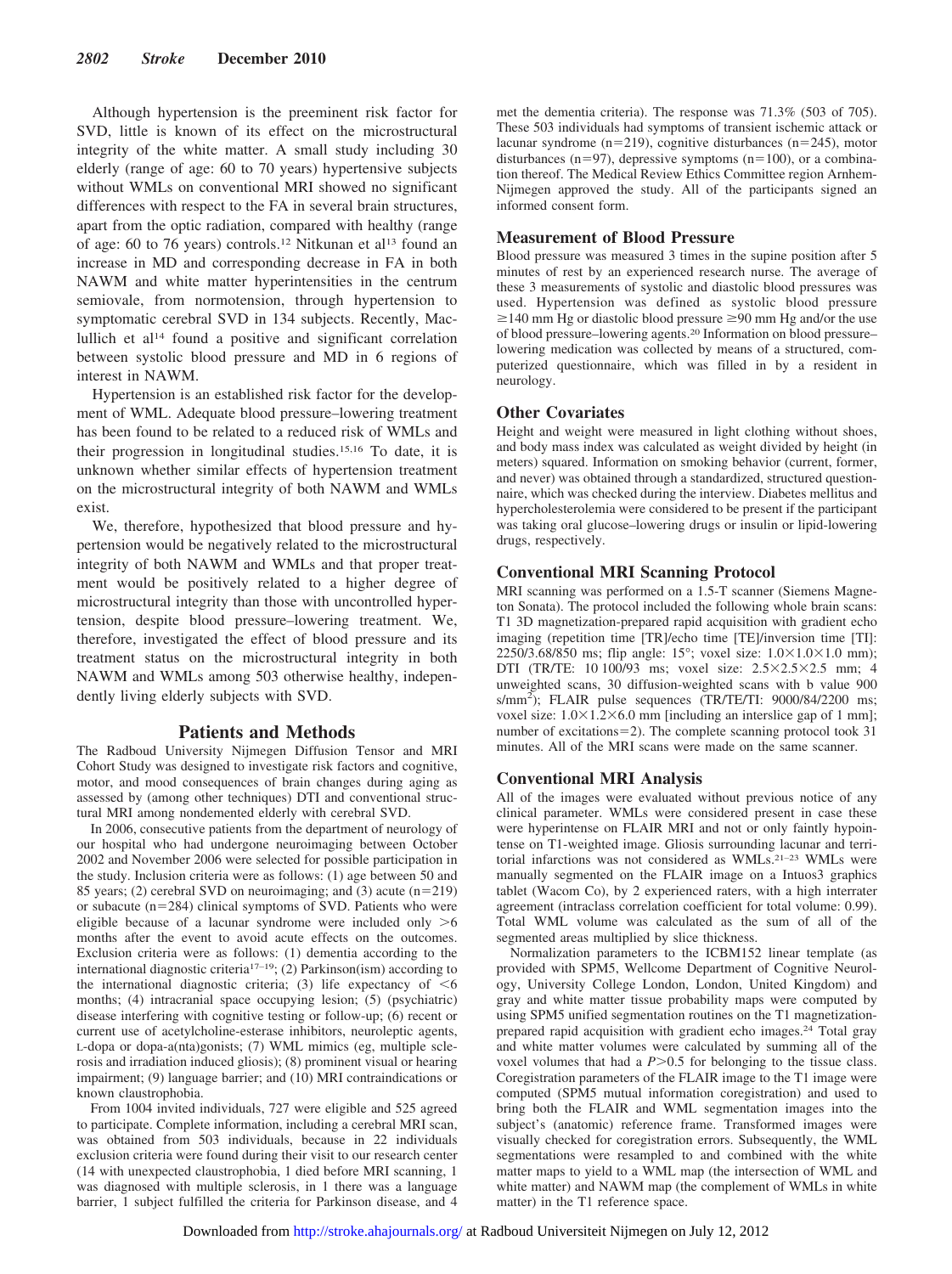# **DTI Analysis**

The diffusion-weighted images of each subject were realigned on the unweighted image using mutual information routines from SPM5. Then, the diffusion tensor<sup>25</sup> and its eigenvalues were computed using an SPM5 add-on [\(http://sourceforge.net/projects/spmtools\)](http://sourceforge.net/projects/spmtools). Unphysical spurious negative eigenvalues of the diffusion tensor were set to 0, after which the tensor derivatives of the FA and MD were calculated.26 The mean unweighted image was used to compute the coregistration parameters to the anatomic reference image (SPM5 mutual information coregistration), which were then applied to all of the diffusion-weighted images and results. All of the images were visually checked for motion artifacts and coregistration errors, which resulted in a final sample of 499 subjects because of the exclusion of 4 excessive motion artifacts.

#### **Regions of Interest**

FA and MD measurements were obtained for selected areas in which virtually all of the voxels were in the NAWM, using region of interest (ROI) analyses. Four ROIs were hand drawn unilaterally on axial slices of the Montreal Neurological Institute T1 template by an experienced neurologist (F.-E.d.L.). ROIs were a sphere with a diameter of 10 mm. Two slices, including the anterior horns of the lateral ventricles (frontal), and 2 slices, including the posterior horns (occipital), were chosen for assessment of periventricular and subcortical frontal and parieto-occipital NAWM. For each slice, 2 ROIs were placed in the right hemisphere and subsequently mirrored to the left hemisphere. To minimize partial volume effects, ROIs were positioned at a sufficient distance from the edge of the ventricles and the cortical gray matter. ROIs were then translated onto the corresponding FA and MD maps. FA and MD values within each ROI were averaged.

#### **Statistical Analysis**

The relation between blood pressure and WML volume was assessed by multiple regression analysis, adjusted for age, sex, and cardiovascular risk factors, including diabetes mellitus, hypercholesterolemia, smoking behavior, and body mass index. The same was done for the relation between blood pressure and DTI parameters (FA and MD) in both NAWM and WMLs.

The mean difference in FA and MD between hypertensives and those without was assessed by means of ANCOVA, adjusted for age, sex, and cardiovascular risk factors. The same difference was calculated for hypertension treatment status in NAWM and WMLs, as well as in ROIs. Subjects who were normotensive with medication were considered treated controlled, whereas subjects who were still hypertensive despite medication were considered treated uncontrolled. Finally, hypertensive subjects without medication were defined as untreated. Mean WML volume values were calculated for the different patient groups, adjusted for age, sex, and cardiovascular risk factors by means of ANOVA. The association among hypertension, hypertension treatment status, and the risk of impaired microstructural integrity (defined as the lower tertile of the FA distribution and the upper tertile of the MD distribution) of the white matter as the outcome variable was assessed by logistic regression, adjusted for age, sex, and cardiovascular risk factors, with normotensive subjects as the reference group. Statistical analyses were performed using the software package SPSS (version 17.0, SPSS Inc).

#### **Results**

Table 1 presents the baseline characteristics of the study population. Of the 499 subjects, 43.5% were women. The mean age was 65.6 years (SD: 8.8 years). The mean systolic blood pressure was 140.7 mm Hg (SD: 20.7 mm Hg), and the mean diastolic blood pressure was 78.1 mm Hg (SD: 9.5 mm Hg). Of all participants, 73.5% had hypertension, of whom 54.3% were taking antihypertensive drugs.

Systolic and diastolic blood pressure levels (per 10-mm Hg increase) were significantly related to WML volume ( $\beta$ =1.68

| Table 1. | <b>Characteristics of the Total Study Population</b> |  |  |  |  |
|----------|------------------------------------------------------|--|--|--|--|
|----------|------------------------------------------------------|--|--|--|--|

| Variable                             | Data                |
|--------------------------------------|---------------------|
| No. of subjects                      | 499                 |
| No. according to age (%)             |                     |
| 50 to 60 y                           | 161 (32.3)          |
| 60 to 70 y                           | 161 (32.3)          |
| 70 to 85 y                           | 177 (35.4)          |
| Age, y                               | 65.6 (8.8)          |
| Women, n (%)                         | 217 (43.5)          |
| Systolic blood pressure, mm Hg       | 140.7 (20.7)        |
| Diastolic blood pressure, mm Hg      | 78.1 (9.5)          |
| Hypertension*                        | 367 (73.5)          |
| Use of antihypertensive drugs, n (%) | 271 (54.3)          |
| Diabetes mellitus, n (%)             | 73 (14.6)           |
| Use of lipid lowering drugs, n (%)   | 234 (46.9)          |
| Body mass index, kg/m <sup>2</sup>   | 27.1(4.1)           |
| Smokers, n (%)                       |                     |
| Current                              | 75 (15.0)           |
| Former                               | 275 (55.1)          |
| Never                                | 149 (29.9)          |
| WML volume, mL                       | 7.14 (3.45 to 18.1) |
| Territorial infarctions, n (%)       | 59 (11.7)           |

Data represent mean (SD), median (interquartile range), or n (%).

\*Hypertension is indicated by blood pressure  $\geq$  140/90 mm Hg and/or use of antihypertensive drugs.

[95% CI: 0.93 to 2.42;  $P \le 0.001$ ] and  $\beta = 2.6$  [95% CI: 1.09 to 4.18;  $P=0.001$ ]). The Figure presents the relation between hypertension treatment status and WML volume.

Table 2 shows the relation between blood pressure and DTI parameters in both NAWM and WMLs. An increase in systolic blood pressure (per 10 mm Hg) was significantly related to a decrease of FA in both NAWM  $(\beta = -0.19)$  [95% CI:  $-0.27$  to  $-0.11$ ]; *P*<0.001) and WMLs ( $\beta$ = $-0.25$  [95% CI:  $-0.39$  to  $-0.12$ ]; *P*<0.001). The same was true for each 10-mm Hg increase in diastolic blood pressure ( $\beta$ = -0.32



†Values are estimated means (SE), adjusted for age, sex and cardiovascular risk factors.

**Figure.** Relation between WML volume† and hypertension treatment status.

Downloaded from<http://stroke.ahajournals.org/>at Radboud Universiteit Nijmegen on July 12, 2012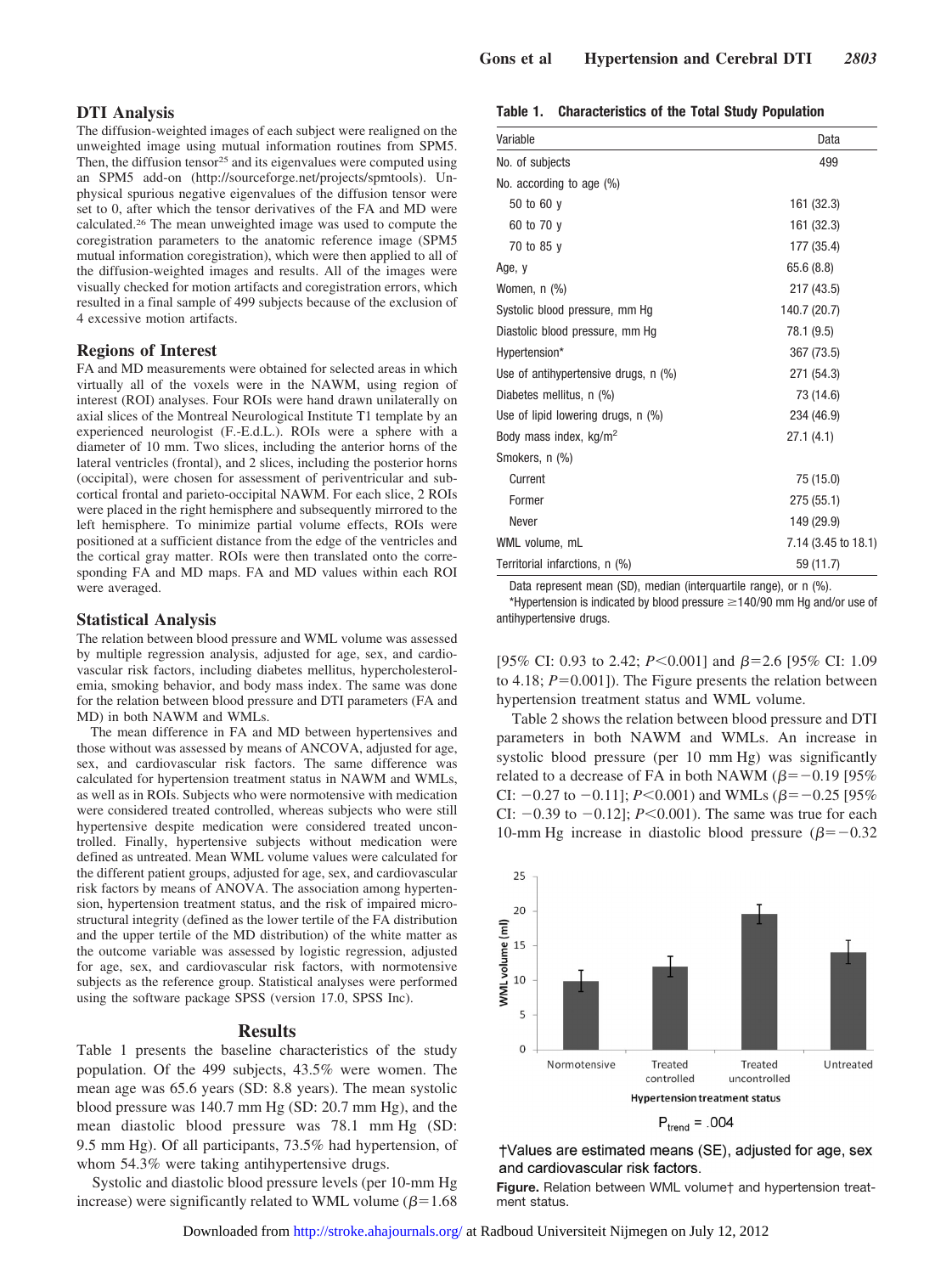| Table 2. Relation Between Blood Pressure (per 10-mm Hg |
|--------------------------------------------------------|
| Increase) and DTI Parameters in Both NAWM and WML      |

|                 | <b>Blood Pressure</b> |                              |                  |                    |  |  |
|-----------------|-----------------------|------------------------------|------------------|--------------------|--|--|
|                 | Systolic              |                              | <b>Diastolic</b> |                    |  |  |
| DTI Parameterst | β                     | 95% CI                       | β                | 95% CI             |  |  |
| FA              |                       |                              |                  |                    |  |  |
| <b>NAWM</b>     | $-0.19**$             | $-0.27$ to $-0.11$           | $-0.32**$        | $-0.49$ to $-0.16$ |  |  |
| <b>WML</b>      | $-0.25**$             | $-0.39$ to $-0.12$ $-0.65**$ |                  | $-0.92$ to $-0.38$ |  |  |
| <b>MD</b>       |                       |                              |                  |                    |  |  |
| <b>NAWM</b>     | $0.02*$               | $0.00 \text{ to } 0.03$      | 0.01             | $-0.02$ to 0.05    |  |  |
| WML             | $0.04*$               | $0.01$ to $0.06$             | $0.06*$          | $0.01$ to $0.11$   |  |  |

Values represent  $\beta$  (per 10-mm Hg blood pressure increase) and 95% CI. Data were adjusted for age, sex, and cardiovascular risk factors.

\**P*<0.05

 $*$ *P* $<$ 0.001.

†Data show FA, fractional anisotropy  $(\times 10^{-2})$ ; MD, mean diffusivity  $\frac{\text{mm}^2}{\text{s}} \times 10^{-7}$ ).

[95% CI:  $-0.49$  to  $-0.16$ ; *P*<0.001] and  $\beta$ = $-0.65$  [95% CI:  $-0.92$  to  $-0.38$ ; *P*<0.001]). A 10-mm Hg increase in both systolic and diastolic blood pressures was significantly related to an increase in MD in WML  $(\beta=0.04$  [95% CI: 0.01] to 0.06;  $P=0.005$ ] and  $\beta=0.06$  [95% CI: 0.01 to 0.11; *P*=0.027]). In NAWM, this was only found for systolic blood pressure ( $\beta$ =0.02 [95% CI: 0.00 to 0.03]; *P*=0.022). Normalization of WML by intracranial volume did not alter the magnitude of these relations, nor did these relations change when controlling for WML volume as a possible confounder, in particular, in NAWM analyses. Actual values of FA and MD for NAWM and WMLs are presented in Table 3.

Subjects with hypertension had a significantly lower mean FA in NAWM and WMLs than those without (mean difference:  $0.80 \times 10^{-2}$ ,  $P \le 0.001$ ;  $0.91 \times 10^{-2}$ ,  $P = 0.004$ ). Hypertensives also had a higher MD in both NAWM and WMLs (mean difference:  $0.11 \text{ mm}^2/\text{s} \times 10^{-7}$ ,  $P = 0.002$ ;  $0.02 \text{ mm}^2/\text{s} \times$  $10^{-7}$ ,  $P=0.001$ ) than normotensives. Treated uncontrolled subjects had a significantly lower mean FA value in both NAWM and WMLs (mean difference:  $0.73 \times 10^{-2}$ ,  $P=0.001$ ;  $0.78 \times 10^{-2}$ ,  $P=0.03$ ) and a higher mean MD value in NAWM (mean difference:  $0.09 \text{ mm}^2/\text{s} \times 10^{-7}$ ;  $P=0.03$ ) com-

#### **Table 3. FA and MD Values for NAWM and WMLs by Hypertension Treatment Status**

|                    | <b>Hypertension Treatment Status</b> |                                    |                                      |                       |  |  |
|--------------------|--------------------------------------|------------------------------------|--------------------------------------|-----------------------|--|--|
| DTI<br>Parameters* | Normotensives<br>$(n=132)$           | Treated<br>Controlled<br>$(n=120)$ | Treated<br>Uncontrolled<br>$(n=151)$ | Untreated<br>$(n=96)$ |  |  |
| FA                 |                                      |                                    |                                      |                       |  |  |
| <b>NAWM</b>        | 33.6                                 | 32.9                               | 31.8                                 | 32.9                  |  |  |
| <b>WML</b>         | 34.9                                 | 33.9                               | 32.6                                 | 33.8                  |  |  |
| <b>MD</b>          |                                      |                                    |                                      |                       |  |  |
| <b>NAWM</b>        | 8.7                                  | 8.9                                | 9.1                                  | 8.8                   |  |  |
| WML                | 9.7                                  | 10.0                               | 10.3                                 | 9.9                   |  |  |

\*FA indicates fractional anisotropy  $(\times 10^{-2})$ ; MD, mean diffusivity  $\frac{\text{mm}^2}{\text{s} \times 10^{-7}}$ .

| Table 4. | DTI Parameters in NAWM and WML by Treatment Status |  |  |  |  |  |  |
|----------|----------------------------------------------------|--|--|--|--|--|--|
|----------|----------------------------------------------------|--|--|--|--|--|--|

|                          |                       | <b>Hypertension Treatment Status</b> |                                             |                              |  |  |
|--------------------------|-----------------------|--------------------------------------|---------------------------------------------|------------------------------|--|--|
| DTI<br><b>Parameters</b> | Hypertension,<br>All† | Treated<br>Controlled<br>$(n=120)$   | Treated<br><b>Uncontrolled</b><br>$(n=151)$ | <b>Untreated</b><br>$(n=96)$ |  |  |
| FA                       |                       |                                      |                                             |                              |  |  |
| <b>NAWM</b>              | $-0.80**$             | $-0.70*$                             | $-1.43**$                                   | $-0.41$                      |  |  |
| <b>WML</b>               | $-0.91*$              | $-0.71$                              | $-1.50**$                                   | $-0.66$                      |  |  |
| <b>MD</b>                |                       |                                      |                                             |                              |  |  |
| <b>NAWM</b>              | $0.11*$               | $0.12*$                              | $0.21***$                                   | 0.02                         |  |  |
| <b>WML</b>               | $0.02*$               | $0.21*$                              | $0.33**$                                    | 0.07                         |  |  |

Values are estimated mean differences calculated by ANCOVA, adjusted for age, sex, and cardiovascular risk factors. Normotensives are the reference group.

 $*P<0.05$ .

 $*$ *P*<0.001.

 $\dagger$ Hypertension is shown by systolic blood pressure  $\geq$ 140 mm Hg or systolic blood pressure  $\geq$ 90 mm Hg and/or use of antihypertensive drugs.

§FA indicates fractional anisotropy ( $\times$ 10<sup>-2</sup>); MD, mean diffusivity  $\frac{\text{mm}^2}{\text{s}} \times 10^{-7}$ .

pared with treated controlled subjects. Although treated controlled participants did not differ with respect to their mean FA in WML (mean difference:  $0.71 \times 10^{-2}$ ,  $P=0.06$ ) from normotensives, they had a significantly lower mean FA in NAWM (mean difference:  $-0.70 \times 10^{-2}$ ;  $P=0.003$ ; Table 4). Similar results were found in ROI-based analyses (Table 5).

Individuals with hypertension had an increased risk, as estimated by odds ratios, of impaired microstructural integrity of both NAWM and WMLs (odds ratio: 3.1 [95% CI: 1.8 to 5.7]) and 2.1 [1.2 to 3.5]) compared with normotensives. For treated uncontrolled subjects, the odds ratios for impaired microstructural integrity were 6.5 (95% CI: 3.3 to 12.7) and 2.7 (95% CI: 1.5 to 5.1) in NAWM and WMLs compared with normotensives. Similar relations were found for MD (Table 6). Stratified analyses for both acute and subacute manifestations of SVD did not alter the magnitude of the associations (data not shown).

# **Table 5. Fractional Anisotropy in NAWM From ROIs, by Hypertension Treatment Status**

|                                      |                       | <b>Hypertension Treatment Status</b> |                                      |                       |
|--------------------------------------|-----------------------|--------------------------------------|--------------------------------------|-----------------------|
| Fractional<br>Anisotropy, ROI§       | Hypertension,<br>All† | Treated<br>Controlled<br>$(n=120)$   | Treated<br>Uncontrolled<br>$(n=151)$ | Untreated<br>$(n=96)$ |
| Frontal                              | $-0.99$               | $-0.88$                              | $-2.00*$                             | $-0.32$               |
| Frontal periventricular              | $-1.98*$              | $-1.54*$                             | $-3.66**$                            | $-1.09$               |
| Parieto-occipital                    | $-2.84**$             | $-3.33**$                            | $-4.08**$                            | $-1.37$               |
| Parieto-occipital<br>periventricular | $-0.92$               | $-0.58$                              | $-2.47*$                             | $-0.05$               |

Values are estimated mean differences calculated by ANCOVA, adjusted for age, sex, and cardiovascular risk factors. Normotensives are the reference group.

 $*P<0.05$ .

\*\**P*<0.001.

 $\dagger$ Hypertension is shown by systolic blood pressure  $\geq$  140 mm Hg or systolic blood pressure  $\geq 90$  mm Hg and/or use of antihypertensive drugs. §FA indicates fractional anisotropy ( $\times$ 10<sup>-2</sup>).

Downloaded from<http://stroke.ahajournals.org/>at Radboud Universiteit Nijmegen on July 12, 2012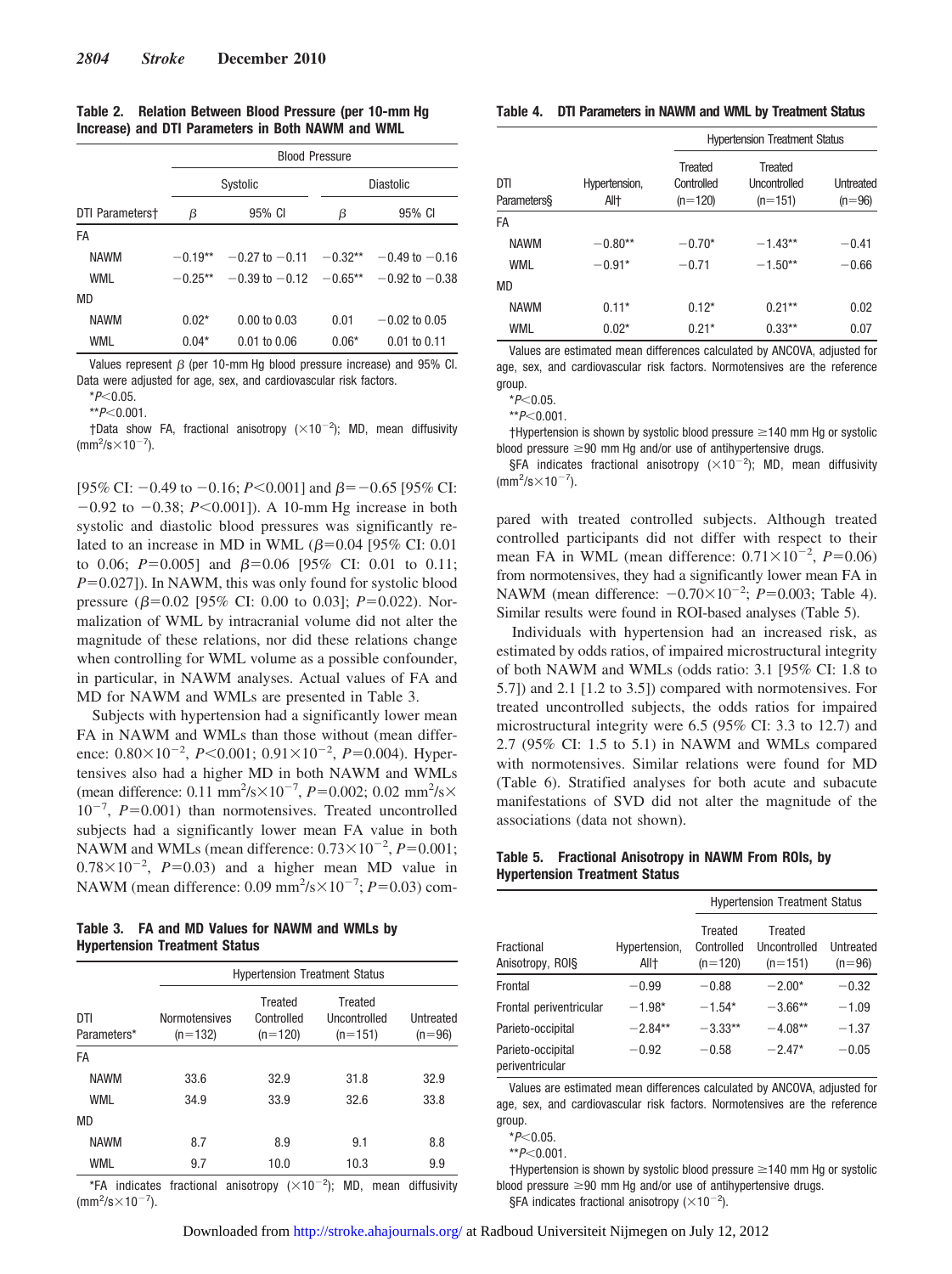|                 |                               | <b>Hypertension Treatment Status</b>   |                                          |                             |  |  |
|-----------------|-------------------------------|----------------------------------------|------------------------------------------|-----------------------------|--|--|
| DTI Parameters+ | Hypertension, All             | <b>Treated Controlled</b><br>$(n=120)$ | <b>Treated Uncontrolled</b><br>$(n=151)$ | Untreated<br>$(n=96)$       |  |  |
| FA              |                               |                                        |                                          |                             |  |  |
| <b>NAWM</b>     | 3.1 (1.8 to 5.7)**            | 2.8 $(1.4 \text{ to } 5.5)^*$          | 6.5 (3.3 to 12.7)**                      | $1.7(0.8 \text{ to } 3.5)$  |  |  |
| <b>WML</b>      | 2.1 $(1.2 \text{ to } 3.5)^*$ | 2.1 $(1.1 \text{ to } 4.0)^*$          | 2.7 $(1.5 \text{ to } 5.1)^*$            | $1.6(0.8 \text{ to } 3.0)$  |  |  |
| <b>MD</b>       |                               |                                        |                                          |                             |  |  |
| <b>NAWM</b>     | $1.9(1.0 \text{ to } 3.6)$    | 1.9 $(0.9 \text{ to } 4.2)$            | 4.2 (2.0 to 9.1)**                       | $0.7$ (0.3 to 1.7)          |  |  |
| <b>WML</b>      | 2.2 (1.2 to 4.0)*             | 2.1 $(1.0 \text{ to } 4.3)^*$          | 4.0 (2.0 to 8.1)**                       | 1.2 $(0.6 \text{ to } 2.5)$ |  |  |

**Table 6. Relation Among Hypertension, Treatment Status, and Severe Microstructural Integrity Changes (OR and 95% CI)**

Data are OR (95% CI) adjusted for age, sex, and cardiovascular risk factors. Normotensives are the reference group. FA indicates fractional anisotropy ( $\times$ 10<sup>-2</sup>); MD, mean diffusivity (mm<sup>2</sup>/s $\times$ 10<sup>-7</sup>).

 $*P<0.05$ .

 $*$ *P*<0.001.

†Values represent the lower tertile of the FA and the upper tertile of the MD severity distribution.

### **Discussion**

We found a linear relation between blood pressure levels and the microstructural integrity of both NAWM and WMLs. In hypertensives, the microstructural integrity of the cerebral white matter was significantly more affected than in normotensives. This is supported by a recent study which showed that high blood pressure was associated with lower FA values in the dorsal anterior cingulate and in multiple frontostriatal and frontotemporal white matter regions in 41 patients (mean age: 70.1 years) with major depression.27 Our data further suggest that effective treatment of hypertension may reduce the risk of impaired microstructural integrity, although we did not perform an intervention study. These data are consistent with the results from previous longitudinal population-based studies that investigated the role of hypertension and its treatment status on the presence of WML on conventional FLAIR MRI.15,16,28 More interestingly, we found loss of microstructural integrity in the NAWM as well, which could explain the fact that cognitive performances can differ between individuals with an apparent identical degree of white matter hyperintensities on conventional imaging. This is supported by recent work, in which microstructural integrity of both WMLs and NAWM was associated with cognitive function, regardless of white matter atrophy and WML volume.29 Microstructural changes in the white matter, not visible on FLAIR, may, therefore, add to cognitive decline.

The underlying neuropathology of impaired microstructural integrity as assessed with DTI is not fully elucidated, but it has been suggested that it is composed of a combination of axonal loss and gliosis, as seen in postmortem studies on SVD.30 Recently, a quantitative postmortem MRI study on the heterogeneity of white matter hyperintensities in Alzheimer disease showed that, in Alzheimer disease, the degree of axonal density was an independent determinant of FA.31 More proof for the assumption of impaired microstructural integrity comes from an MRS study that found a relation between *N*-acetylaspartate, a marker for axonal loss/dysfunction, and increase in MD and reduction of FA in symptomatic SVD subjects with white matter hyperintensities.<sup>13</sup> Because hypertension is a strong risk factor for SVD, it is plausible that the hypertension-associated DTI changes found in this study may reflect similar underlying pathology.

To our knowledge, this is the largest study to date that investigated the effect of hypertension on the microstructural integrity of cerebral white matter. Moreover, the association between treatment of hypertension and microstructural integrity of cerebral white matter has never been studied before.

Strong elements of our study include the fact that our study is single center with a high response (71.3%) and the use of standardized, structured assessment of both the risk factor and treatment status, as well as the other covariates. All of the WMLs were manually segmented by 2 experienced researchers, blinded to clinical data, with high interrater agreement. However, some methodological issues need to be considered.

Although blood pressure measurement was based on 3 measurements after 5 minutes of rest, one cannot exclude misclassification. Nonetheless, all of the measurements were done without information on the degree of WML or the structural integrity of the white matter, so we consider it unlikely that this misclassification is related to DTI parameters. Therefore, any possible measurement error is likely to be random and would have biased our findings to the null, leading to an underestimation of the strength of our associations. In our analyses, the relatively less structurally impaired integrity in the untreated group compared with treated controlled and treated uncontrolled subjects seems initially contradictory. One likely explanation for this finding could be that misclassification has occurred in this group. Because classification of "untreated hypertension" was based on 3 single measurements on 1 single day, it could be, at least in some, that their blood pressure was elevated because of a white coat effect. This effect may have led to an overestimation of the proportion of true hypertensive subjects in this group. Consequently, these individuals do not exhibit the accompanying impairment in the white matter's structural integrity, simply because they are not truly hypertensive. Another explanation could be that the duration of hypertension among those participants with hypertension in this untreated group is short and, therefore, without organ failure or symptoms that prompted them to visit a doctor.